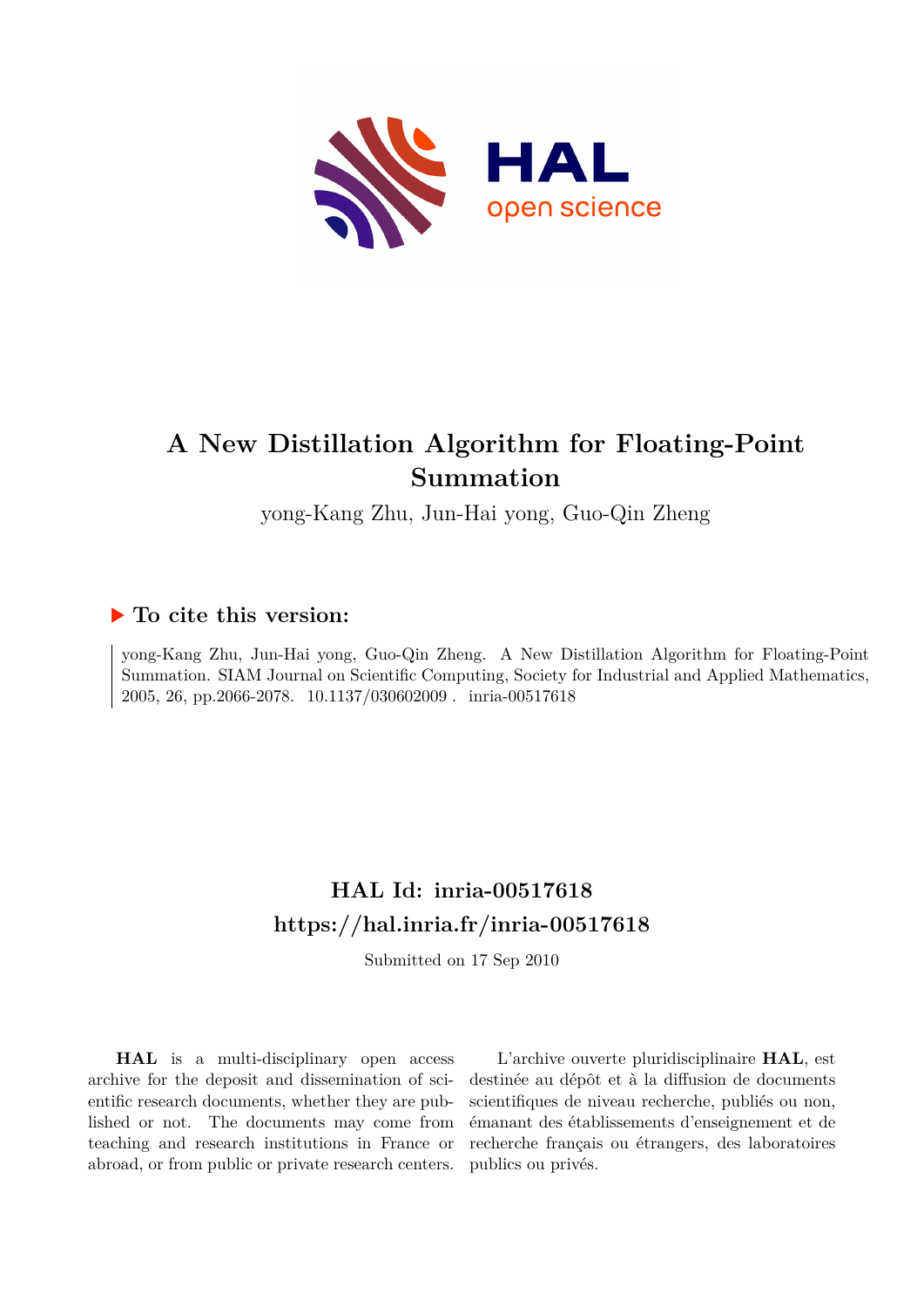### A NEW DISTILLATION ALGORITHM FOR FLOATING-POINT SUMMATION\*

#### YONG-KANG ZHU<sup>†</sup>, JUN-HAI YONG<sup>†</sup>, AND GUO-QIN ZHENG<sup>†</sup>

**Abstract.** The summation of  $n$  floating-point numbers is ubiquitous in numerical computations. We present a new distillation algorithm for floating-point summation which is stable, efficient, and accurate. The algorithm iteratively "distills" the summands without discarding any significant digit until the partial sums cannot change the whole sum. It uses standard floating-point arithmetic and does not rely on the choice of radix or any other specific assumption. Furthermore, the error bound of our algorithm is independent of  $n$  and less than 1 ulp.

Key words. floating-point summation, rounding error, distillation

AMS subject classifications. 65G05, 65B10

DOI. 10.1137/030602009

1. Introduction. Rounding errors frequently occur in computer floating-point computations [7]. The problem studied in this paper is how to maximize the accuracy of the summation of  $n$  floating-point numbers. Using infinite precision arithmetic may be a good choice, but both the time complexity and the space complexity are considerable. Because sums of floating-point numbers are ubiquitous in scientific computing [9], we should choose a method whose accuracy and cost are both acceptable.

Many people  $[1, 5, 6, 8, 9, 14, 15, 16, 20]$  have contributed to this area and produced a large number of algorithms. In this section, we will make a classification of the floating-point summation methods. The floating-point numbers considered here are t-digit and radix- $\beta$  model. We use  $fl(a \circ b)$  ( $\circ \in \{+, -, \times, / \}$ ) to represent the floating-point arithmetic that appears in this paper.

1.1. Recursive summation. The well-known characteristic of the summation of  $n$  floating-point numbers is that different ordering of summations can give different sums due to rounding errors [17]. Recursive summation with various orderings is one class of algorithms intending to reduce the rounding error. The standard recursive summation [1] is

$$
(1.1) \t\t s = (\cdots + ((x_1 + x_2) + x_3) + \cdots + x_{n-1}) + x_n,
$$

where  $x_i$   $(i = 1, 2, ..., n)$  are *n* floating-point numbers. Three orderings, increasing, decreasing, and Psum, of recursive summation have been compared by Higham [9]. Increasing ordering of recursive summation is the method which sorts  $x_i$  by order of increasing absolute value before using  $(1.1)$ , and decreasing ordering of recursive summation is just the opposite. The ordering of Psum is determined by minimizing, in turn,  $|x_1|, |S_2|, \ldots, |S_{n-1}|$ , where  $S_i$   $(i = 2, 3, \ldots, n-1)$  is the temporary sum of  $\sum_{i=1}^{i} x_i$ . Clearly, Psum degenerates into increasing ordering when all the  $x_i$  have the

<sup>\*</sup>Received by the editors November 27, 2003; accepted for publication (in revised form) October 8, 2004; published electronically July 13, 2005. This research was supported by the Chinese 973 Program (2004CB719400) and the National Science Foundation of China (60403047).

<sup>&</sup>lt;sup>†</sup>School of Software, Tsinghua University, Beijing, 100084, People's Republic of China (zhuyk<sup>@</sup> tsinghua.org.cn, yongjh@tsinghua.edu.cn, gqzheng@tsinghua.edu.cn). The second author's research was supported by a Foundation for the Author of National Excellent Doctoral Dissertation of People's Republic of China (200342).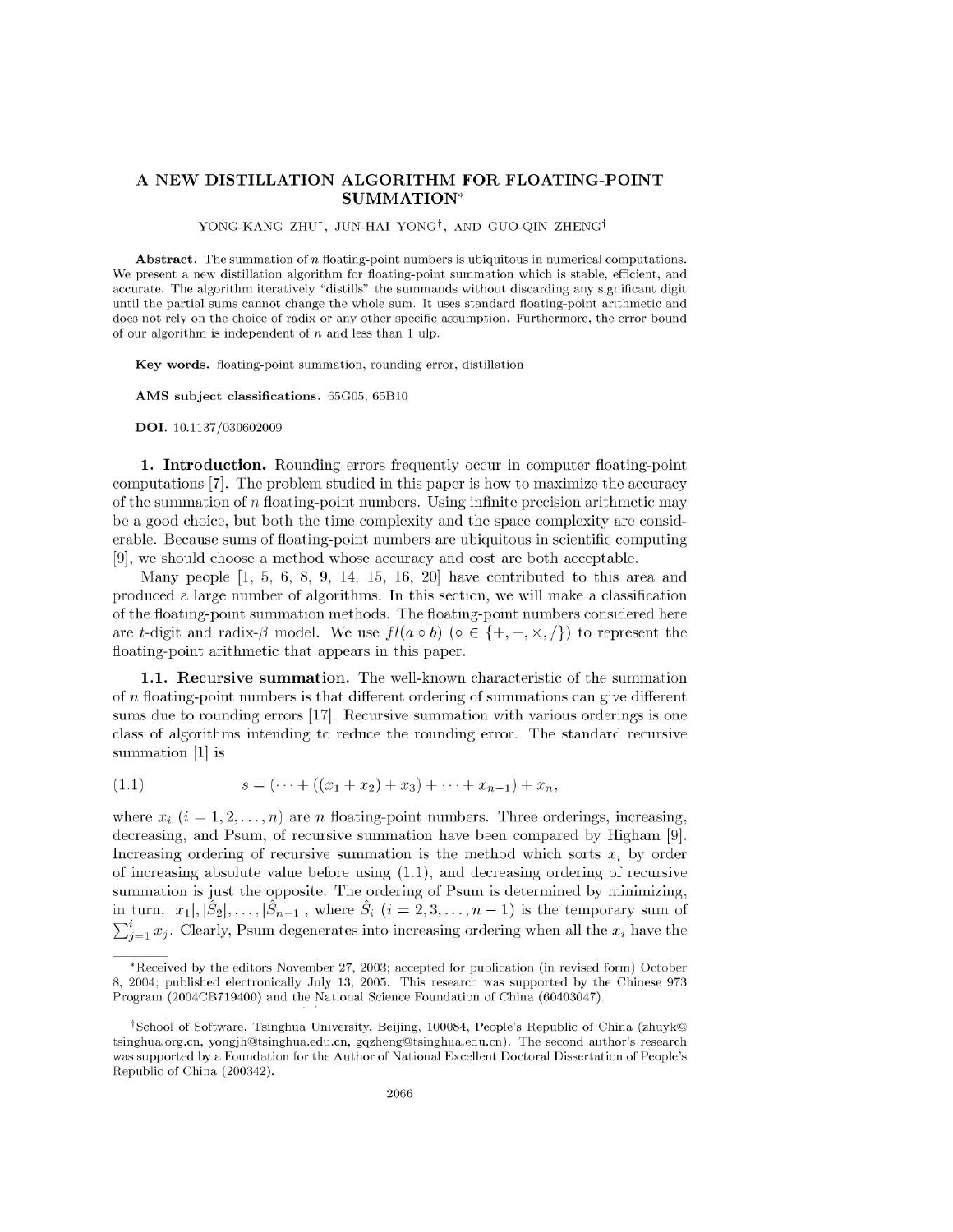same sign. Increasing ordering and Psum ordering are preferable to the decreasing ordering when all the summands are positive (or negative). However, the decreasing ordering is recommended when there is heavy cancellation in the sum, that is, when  $|\sum_{i=1}^n x_i| \ll \sum_{i=1}^n |x_i|$  (see [9]). The common disadvantage of these methods is that sorting is time-consuming.

**1.2. Using high-precision accumulators.** Although these kinds of methods use almost the same algorithms as recursive summation, we classify it here since it has special assumptions and a different error analysis.

Demmel and Hida  $[5]$  analyze four algorithms for summing n floating-point numbers  $x_i$  using at least one accumulator with higher precision. They assume that there exist several extra precise floating-point registers with  $F (F > f)$  significant bits, where  $f$  is the number of significant bits in the  $x_i$ . The first two algorithms, mentioned in their paper, sort  $x_i$  by decreasing magnitude and use one F accumulator to sum the floating-point numbers using recursive summation, while the other two use more F accumulators to avoid sorting.

To guarantee that each of these summation algorithms always obtains a result whose rounding error is about 1.5 ulp (unit in last place [10]), the number of summands must have an upper limit. Demmel and Hida consider various values of  $f$  and  $F$ arising from computations in the IEEE floating point standard. The limits of  $n$  for the four algorithms are provided and some proofs are made in [5]. According to their conclusions, we can choose the cheapest algorithm to use for any particular  $n$ . However, in practice, there is no such accumulator available in computer when we use the highest precision type of floating-point numbers.

**1.3. Compensated summation.** Compensated summation is derived by Kahan [12] from Gill who notices that the rounding error in the sum of two numbers could be estimated by subtracting one of the numbers from the sum [9].

Algorithm 1. Compensated summation.

//the input data are *n* floating-point numbers,  $x_i$ ,  $i = 1, 2, \ldots, n$ . //the output is the sum, s.  $\ell$ ,  $\ell$ ,  $temp$ , and  $y$  are floating-point numbers used as temporary variables. 1.  $s \leftarrow 0, e \leftarrow 0$ . 2. For  $i \leftarrow 1$  to n (a)  $temp \leftarrow s$ . (b)  $y \leftarrow fl(x_i + e)$ . (c)  $s \leftarrow filtemp + y)$ . (d)  $e \leftarrow fil(ltemp - s) + y$ . 3. End.

This method is recommended as an efficient and reliable summation algorithm for general data [1], but it has two weaknesses. One is,  $e \leftarrow fl(ltemp - s) + y$  is not always the exact correction, since it is based on the assumption that  $|temp|>|y|$ and  $\beta \leq 3$  (see [14]). The other one is, the addition  $y \leftarrow fl(x_i + e)$  does not always satisfy  $fl(x_i + e) = x_i + e$ . When  $\sum_{i=1}^n |x_i| \gg |\sum_{i=1}^n x_i|$ , compensated summation does not yield a small error. However, when all the summands have the same sign, this method guarantees perfect relative accuracy (as long as  $nu \leq 1$ , where u is the unit roundoff) [9]. The improved Kahan–Babuska summation (iKBS) [18] (IV,1) is a variation of the compensated summation. This method can obtain higher accuracy to some extent than compensated summation for sums with heavy cancellation  $(\sum_{i=1}^n |x_i| \gg |\sum_{i=1}^n x_i|)$ . More variations of the compensated summation are given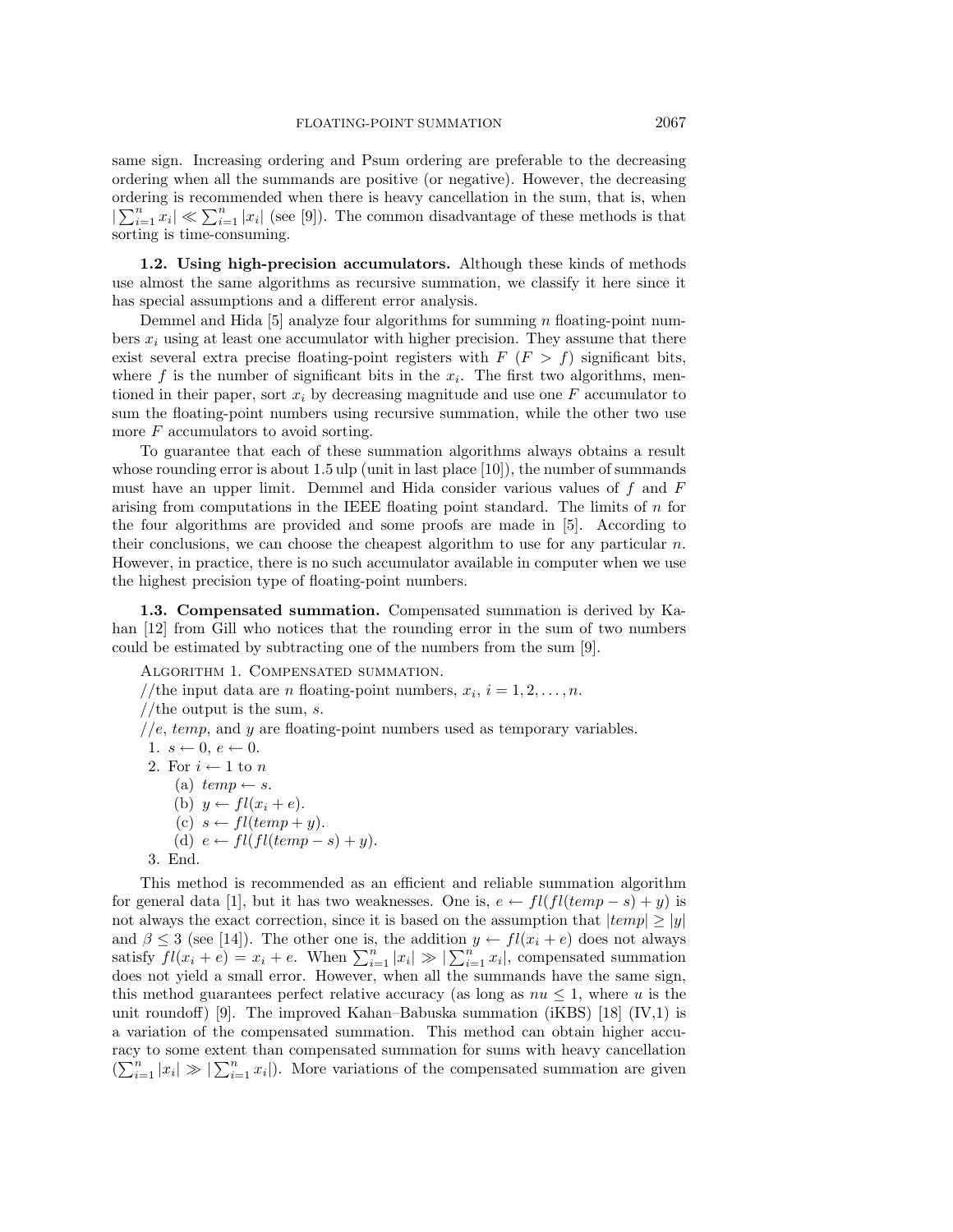and compared in [10, 18, 19, 20]. They use slightly more complicated operations to compensate the error, and some of them sort the original data before implementing compensated summation.

**1.4. Distillation algorithms.** Distillation algorithms are first summarized by Kahan (see [9]). For summation of  $x_i$   $(i = 1, 2, ..., n)$ , they iteratively construct floating-point numbers  $x_1^{(k)}, x_2^{(k)}, \ldots, x_n^{(k)}$  such that  $\sum_{i=1}^n x_i^{(k)} = \sum_{i=1}^n x_i$ , terminating when  $x_n^{(k)}$  approximates  $\sum_{i=1}^n x_i$  with relative error at most  $u = \frac{1}{2}\beta^{1-t}$  (see [10]).

Anderson presents a new algorithm, named modified deflation, for floating-point summation in [1], which is a kind of distillation algorithm. This algorithm mainly utilizes the high performance of compensated summation method when all the summands have the same sign. It deflates (see  $(1.3)$ ) two floating-point numbers with opposite signs iteratively until the sum of positive numbers,  $s_{+}$ , and the sum of negative numbers,  $s_$ , satisfy

(1.2) 
$$
\left|fl\big(fl(s_+ + s_-)/fl(s_+ - s_-)\big)\right| = 1,
$$

which is a compromise to the condition that all the residual numbers have the same sign. And one deflation is a special case of compensation,

(1.3) 
$$
\hat{s} = fl(a+b), \quad \hat{e} = fl(fl(a-\hat{s})+b),
$$

where  $|a|\geq|b|$  and  $ab\leq 0$ . It has been proven that the deflation (1.3) is always exact, namely  $a + b = \hat{s} + \hat{e}$ , irrespective of the radix  $\beta$  (see [1, 20]). However, it is clear that we have  $\hat{s} = a$  and  $\hat{e} = b$  when  $|a| \gg |b|$ , which will result in an infinite loop. To avoid this flaw, Anderson affiliates the reduction algorithm that reduces a to two numbers w and v, where v is much smaller than w and  $fl(w + v) = w + v = a$ . After several times of reduction, the value of  $v$  is small enough to make one deflation such that  $\hat{s} \neq v$  and  $\hat{e} \neq b$ . When (1.2) is satisfied, it uses Kahan's compensated summation to sum up the remainders. Since each step of deflation is exact, the error is produced at the last step. Thus, the error bound of this method is very small as long as  $nu < 1$ (see section 1.3).

**1.5. Other methods.** Two additional methods are also compared by Higham in [9]. They are pairwise summation (also known as cascade summation) and insertion method. The pairwise method [15] can work efficiently in parallel. For example when  $n = 8$ , the pairwise summation can be written as  $S = ((x_1 + x_2) + (x_3 + x_4)) + ((x_5 +$  $x_6 + (x_7 + x_8)$ . The insertion method is based on sorting. First, it sorts all the  $x_i$ by order of increasing magnitude. And then, it removes the first two numbers and inserts the sum of them into the remainder summands, maintaining the increasing order. The process is repeated until the final sum is obtained. However, Higham [9] indicates that "no one method is uniformly more accurate than the others." Here the methods that he refers to are recursive summation of three orderings, in section 1.1, compensated summation, in section 1.3, and the two methods mentioned in this subsection.

In the next section, we present a new distillation algorithm for floating-point summation and analyze the error bound of it. We get inspiration from the error analysis in section 2 and make an improvement to our algorithm in section 3. The new algorithms are compared with other methods in section 4. Finally, conclusions are drawn in section 5.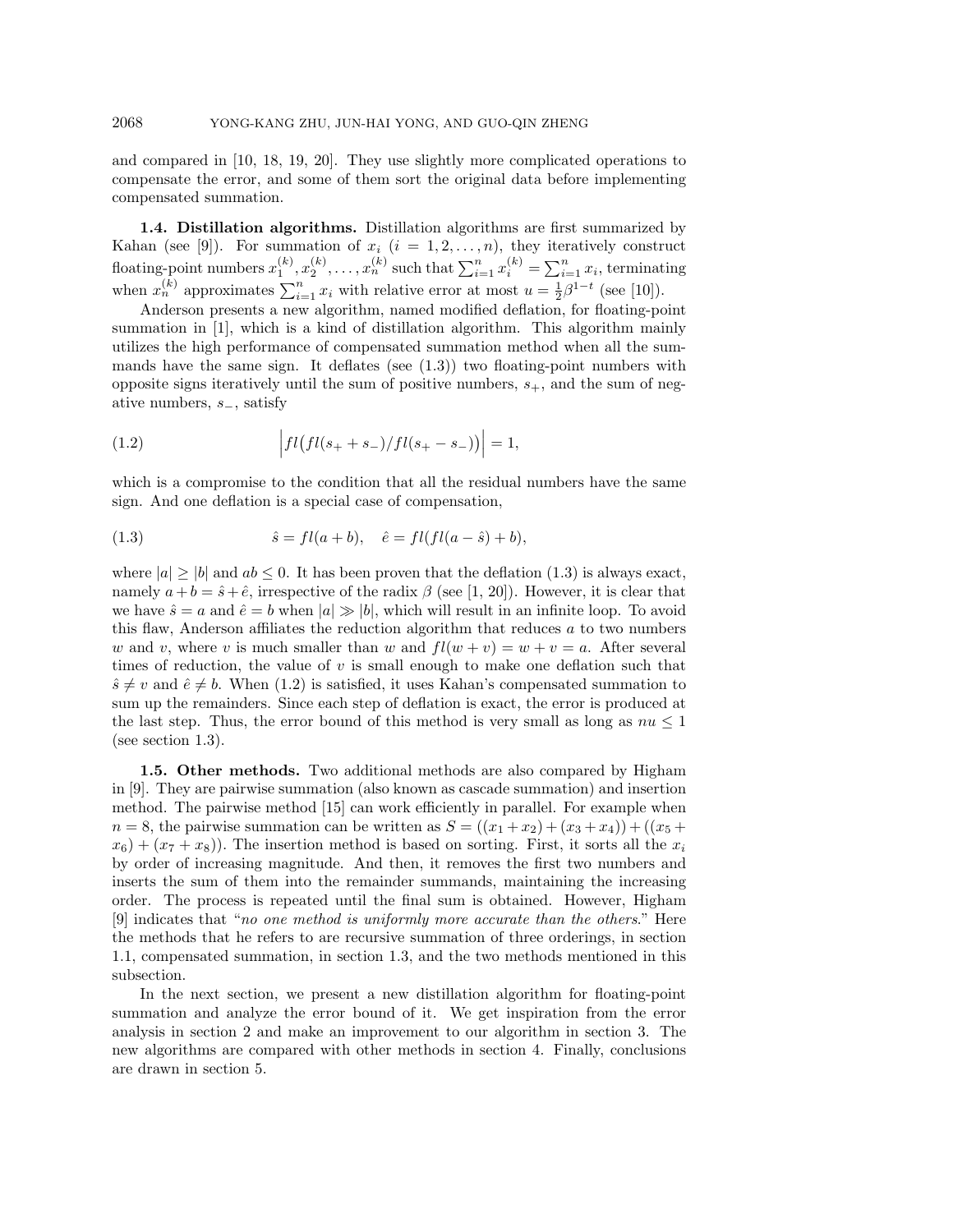**2. A new distillation algorithm.** Each floating-point number, say y, can be represented in the form

(2.1) 
$$
y = \pm 0.y_1y_2 \dots y_t \times \beta^{e_y},
$$

where each digit  $y_i$  satisfies  $0 \le y_i \le \beta - 1$ ,  $y_1 \ne 0$  for normalized numbers, and  $y_1 = 0$  for denormalized numbers [10]. We do not consider the floating-point overflow and underflow in our algorithms. In the first subsection, we present an exact addition algorithm for two arbitrary floating-point numbers. Then we use this algorithm iteratively to construct a new distillation algorithm for the summation of  $n$  floating-point numbers. The last subsection is the error analysis for the algorithm.

**2.1. Exact addition.** To make every step of summation absolutely accurate, we consider how to obtain the sum and error of addition between two arbitrary floatingpoint numbers exactly. The difference between our method and the deflation method (see section 1.4) is that it is not required that the two floating-point numbers have opposite signs.

We divide the rounding error into two classes, the truncation error and the carry error. Given two floating-point numbers, a and b, where  $|a|\geq|b|$ , we consider the floating-point addition between  $a$  and  $b$ . When the exponents of  $a$  and  $b$  are not equal, b, whose exponent is smaller, will right-shift the mantissa to make its exponent increase until its exponent equals that of a. If the bits discarded by right-shifting have at least one significant digit, the truncation error occurs. Most machines have several extra digits [2, 3], such as guard digits, used for rounding when truncation error occurs. For example,  $t = 4$  and  $\beta = 10$ , we assume  $a = 0.4122 \times 10^6$  and  $b = 0.5952 \times 10^3$ . Then, when the machine has a guard digit, we have  $fl(a + b) = 0.4128 \times 10^6$  and the error is  $-0.4800 \times 10^{1}$ , where the digit "9" in b is saved and rounded up. However, when no guard digit existed, we have  $fl(a + b) = 0.4127 \times 10^6$  and the error is  $0.9520 \times 10^2$  since the digit "9" in b is simply discarded. This kind of error can be avoided. Our method first defines a floating-point number  $b'$ . Second, let  $b'$  have the same value as b, and then clears the last  $\Delta e$  bit(s) of the mantissa of b', where  $\Delta e$  is the exponent difference between a and b'. Thus, when  $fl(a+b')$  is implemented, all of the bits discarded by right-shifting  $b'$  are 0, which means no truncation error occurs whether the machine has extra digits or not. And we have  $r = b - b' = fl(b - b')$ , namely  $a + b = (a + b') + r$ .

However,  $fl(a + b')$  does not always equal  $a + b'$ , since the carry error may occur under two conditions when  $fl(a + b')$  is being implemented. The first condition is that the exponent of  $fl(a + b')$  is bigger than that of a. The other one is that the bit discarded by floating-point normalizing for the sum is a significant digit. After obtaining the carry error c, we let  $e \leftarrow fl(r+c)$ , where e is just the error that satisfies  $a + b = s + e$ . We emphasize that the sum s does not always satisfy  $s = fl(a + b)$ , since the value of s is obtained from  $s = fl(a + b')$ , which may have 1 ulp difference with the value of  $fl(a+b)$ . But this does not influence the accuracy of our distillation algorithm in the next subsection. We will prove the validity of Algorithm 2 after describing it in detail.

ALGORITHM 2. EXACT ADDITION.

- // The inputs are two arbitrary floating-point numbers,  $a$  and  $b$ .
- // The outputs are the sum s and the error e, where  $a + b = s + e$ .
- //  $EXP(x)$  represents the exponent of the floating-point number x.
- 1. If  $EXP(a) < EXP(b)$ , then swap a and b.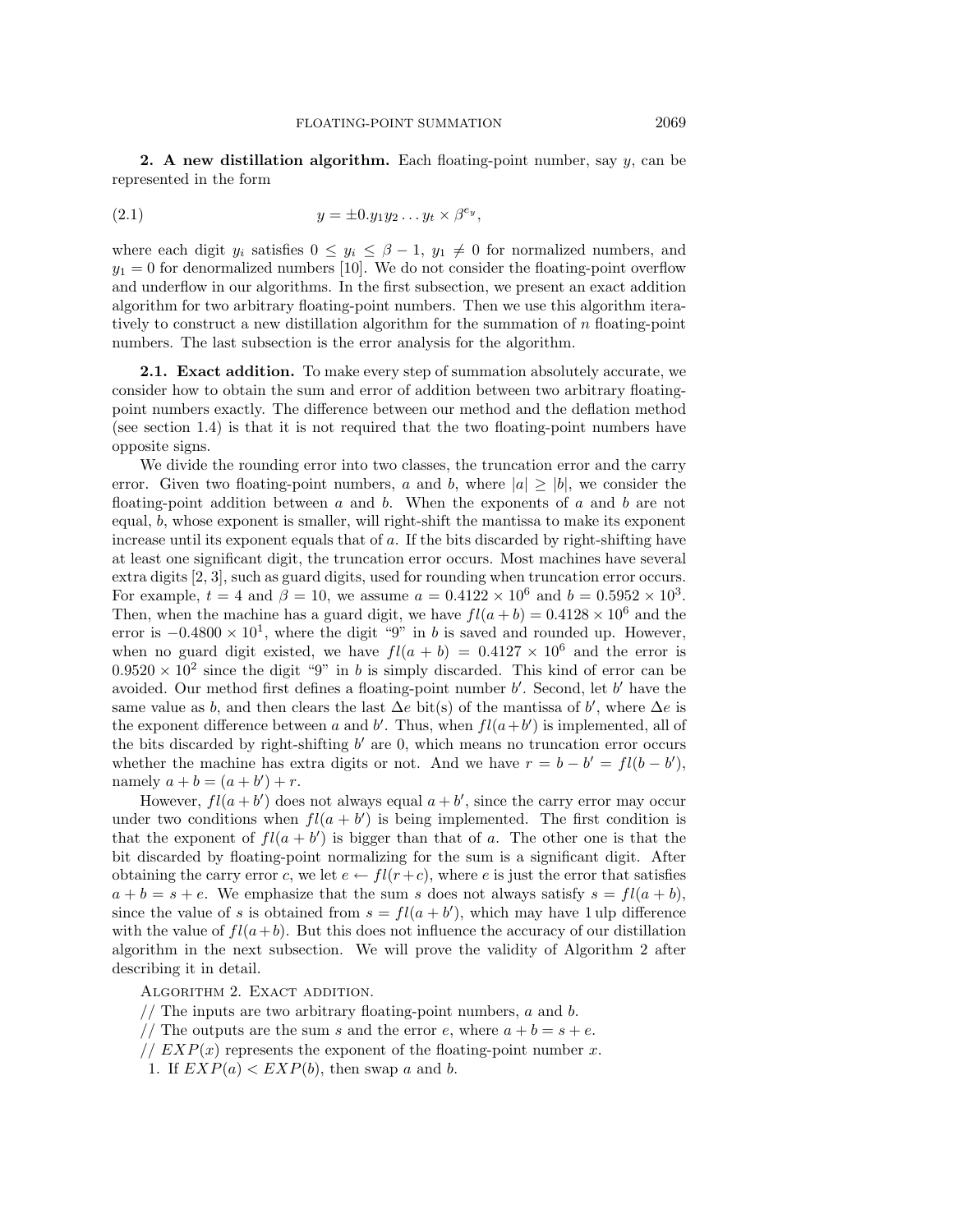2. If  $EXP(a) \geq EXP(b) + t$ , then (a)  $s \leftarrow a, e \leftarrow b$ . (b) Go to Step 11. 3.  $r \leftarrow 0, c \leftarrow 0$ . 4.  $b' \leftarrow b$ . 5. If  $EXP(a) = EXP(b)$ , then (a)  $s \leftarrow fl(a + b)$ . (b) Go to Step 9. 6. Clear the last  $(EXP(a) - EXP(b))$  digit(s) of the mantissa of b'. Namely, set them zero. 7.  $s \leftarrow fl(a+b')$ . 8.  $r \leftarrow fl(b-b').$ 9. If  $EXP(s) > EXP(a)$ , then If  $EXP(s) > EXP(fl(a - s))$ , then  $c \leftarrow fl(fl(a - s) + b')$ . Otherwise,  $c \leftarrow fl(fl(a - fl(s/2)) + fl(b' - fl(s/2))).$ 10.  $e \leftarrow fl(r+c)$ . 11. End.

When  $EXP(a) \geq EXP(b) + t$ , Step 2 sets s and e directly because all the significant digits of  $b$  will be cleared by Step 6. Thus, if the algorithm stops from Step 2, then it is clear that  $a + b = s + e$ . Otherwise, we have  $EXP(b) = EXP(b')$  after Step 6. Thus, we have

(2.2) 
$$
r = fl(b - b') = b - b'.
$$

If  $EXP(s) > EXP(a)$ , the carry error may occur. We will prove that the carry error c obtained from Step 9 is exact, namely  $c = a + b' - s$ .

*Proof.* We have  $EXP(s) = EXP(a) + 1$  and  $ab' > 0$  when the carry error occurs. Without loss of generality, we assume  $a, b' > 0$ ,  $a = 0.a_1a_2...a_t \times \beta^{e_a}$ ,  $b' = 0.b'_1b'_2...b'_t \times \beta^{e'_b}$ , and  $s = 0.s_1s_2...s_t \times \beta^{e_{a+1}}, s_1 = 1$  or 2.

If  $EXP(fl(a-s)) < EXP(s)$ , we have  $fl(a-s) = a-s$ . Furthermore, Steps 2 and 5 guarantee b' is a multiple of ulp(a). Thus, we have  $c = fl(fl(a-s)+b') = a-s+b'$ .

Otherwise, we have  $EXP(fl(a-s)) = EXP(s)$ . If  $s_1 = 1$ , then  $a_1+b'_1+1-\beta \ge a_1$ , namely  $a_1 = b'_1 = \beta - 1$  and  $a_1 + b'_1$  gets a carry from the next bit. Thus,  $a_i = b'_i =$  $s_{i+1} = \beta - 1, i = 1, 2, \dots, t-1$ , and  $a_t + b'_t \geq \beta$ . But, since  $EXP(fl(a-s)) = EXP(s)$ , we must have  $a_t = b'_t = 0$ . So  $s_1 \neq 1$ .

Then  $s_1 = 2$ . This case happens only when  $a_i = b'_i = \beta - 1, i = 1, 2, ..., t - 1$ , and  $a_t + b'_t \geq \beta$ . Moreover, the rounding operation must produce a carry when s is normalized. So we have  $s_1 = 2$ ,  $s_i = 0$ ,  $i = 2, 3, \ldots, t$ . For example,  $t = 4$  and  $\beta = 10$ , we assume  $a = 0.9999$  and  $b' = 0.9997$ . Then,  $a + b' = 1.9996$ . When 1.9996 is being normalized, the rounding operation discards the last digit "6," and produces a carry. We obtain  $s = fl(a + b') = 0.2000 \times 10^1$ . Hence, we have  $s/2 = fl(s/2) =$  $0.1 \times \beta^{e_a+1} > a \ge b', \, fl(a-s/2) = a - s/2, \text{ and } fil(b'-s/2) = b'-s/2.$  Therefore,  $c = fl(fl(a - fl(s/2)) + fl(b' - fl(s/2))) = a + b' - s.$  $\Box$ 

With (2.2), we have

$$
(2.3) \t\t a+b=s+r+c.
$$

Then we will prove that  $e = fl(r + c) = r + c$ .

*Proof.* Consider the addition between two floating-point numbers,  $a$  and  $b$ , where  $|a|\geq |b|$ . If  $c=0$ , then  $e=fl(r)=r$ . If  $c\neq 0$ , then we have  $ab>0$  and a is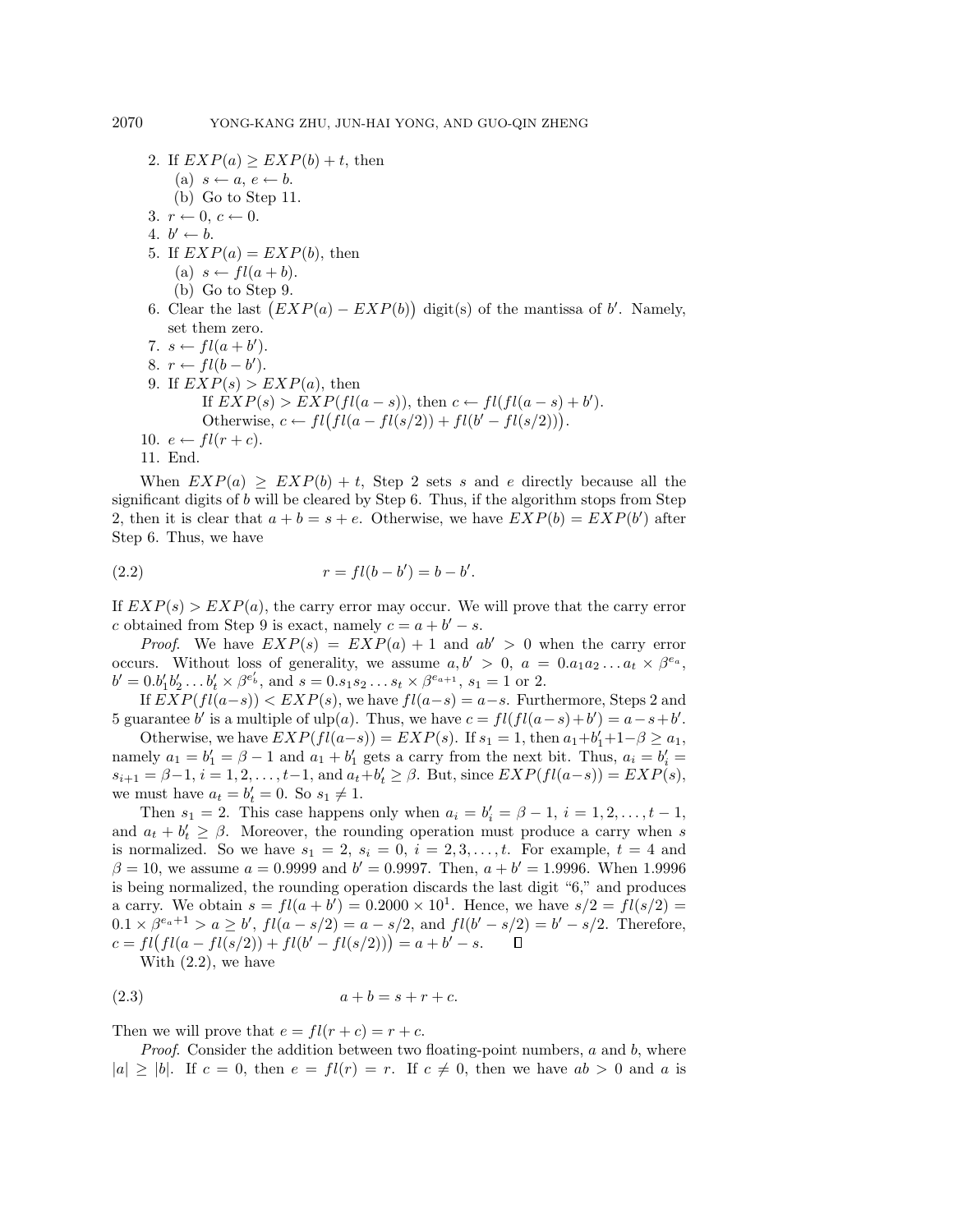a normalized number because  $EXP(s) > EXP(a)$ . Without loss of generality, we assume  $a, b > 0$ . According to (2.1), we define a and b as

$$
a = 0.a_1a_2 \dots a_t \times \beta^{e_a}, \quad a_1 \neq 0,
$$
  

$$
b = 0.b_1b_2 \dots b_t \times \beta^{e_b}.
$$

After Step 6 in Algorithm 2, we have

$$
(2.4) \quad \begin{array}{ccccccccc}\n & 0 & . & a_1 & a_2 & . . . . & a_{t-i+1} & . . . & a_{t-1} & a_t & \times & \beta^{e_a} \\
\hline\n & +) & 0 & . & 0 & 0 & . . . & b_1 & . . . & b_{i-1} & b_i & 0 & . . . & 0 & \times & \beta^{e_a} \\
 & & s_1 & . & s_2 & s_3 & . . . & s_{t-i+2} & . . . & s_t & s_{t+1} & \times & \beta^{e_a}\n\end{array}
$$

where  $a_1 \neq 0$  and  $s_1 \neq 0$ . After normalizing s to  $0.s_1 s_2 \ldots s_t \times \beta^{e_a+1}$ , the last digit, say  $s_{t+1}$ , is rounded off. Thus, we have

(2.5) 
$$
c = \hat{s} - s = \pm x \times \beta^{e_a - t}, \quad 0 < x \le \beta - 1,
$$

where  $\hat{s} = s_1.s_2 \ldots s_t s_{t+1} \times \beta^{e_a}$ , s is the normalized number for  $\hat{s}$ , c equals the value obtained from Step 9 in Algorithm 2, and the value of x is determined by the rounding mode of a certain floating-point arithmetic. With  $(2.2)$  and  $(2.4)$ , we have

$$
(2.6) \quad\n\begin{array}{c|ccccccccccccccccccc}\n & b = & 0 & b_1 & b_2 & \dots & b_i & b_{i+1} & \dots & b_t & \times & \beta^{e_b} \\
\hline\n-\n\end{array}\n\quad\n\begin{array}{c|ccccccccc}\n & b = & 0 & b_1 & b_2 & \dots & b_i & b_{i+1} & \dots & b_t & \times & \beta^{e_b} \\
\hline\nr = & 0 & 0 & 0 & \dots & 0 & b_{i+1} & \dots & b_t & \times & \beta^{e_b} \\
\hline\n+ & c = & \pm & 0 & 0 & 0 & \dots & x & 0 & \dots & 0 & \times & \beta^{e_b} \\
\hline\ne = & 0 & 0 & 0 & \dots & e_1 & e_2 & \dots & e_{t-i+1} & \times & \beta^{e_b}\n\end{array}
$$

where  $1 \leq i \leq t$ . Thus the length of mantissa of  $r + c$  is t at most, i.e.,  $e = fl(r + c)$  $r + c$ .  $\Box$ 

Therefore  $a + b = s + e$ , which means Algorithm 2 is an exact addition.

**2.2. Distillation.** With the exact addition algorithm above, we present a new distillation algorithm to sum the floating-point numbers iteratively so as to obtain a result as accurate as possible. First, the algorithm divides the summands into two sets: one for positive numbers and one for negative numbers. Second, using Algorithm 2 recursively to obtain the partial sums of the two sets respectively. The error produced in each exact addition is redistributed to the two sets according to its sign. Then use Algorithm 2 again to get the whole sum from the partial sums. If neither of the partial sums can change the value of the whole sum, then stop. Otherwise, repeat the above operations. We will describe our distillation algorithm in detail.

ALGORITHM 3. DISTILLATION.

//The inputs are *n* floating-point numbers,  $x_1, x_2, \ldots, x_n$ .

1. Initialize two empty sets,  $P$  and  $N$ . The positive numbers in  $x_1, x_2, \ldots, x_n$ are distributed into  $P$ , and the negative numbers are distributed into  $N$ .

$$
2. s \leftarrow 0.
$$

$$
3. e_1 \leftarrow 0, e_2 \leftarrow 0.
$$

- //Outer loop (Steps 4−16)
- 4. If  $e_1 \neq 0$ , then put  $e_1$  into the end of  $P$  or  $N$  depending on its sign.
- 5. If  $e_2 \neq 0$ , then put  $e_2$  into the end of  $P$  or  $\mathcal N$  depending on its sign.
- 6.  $s' \leftarrow s$ .

<sup>//</sup>The output is the sum,  $s$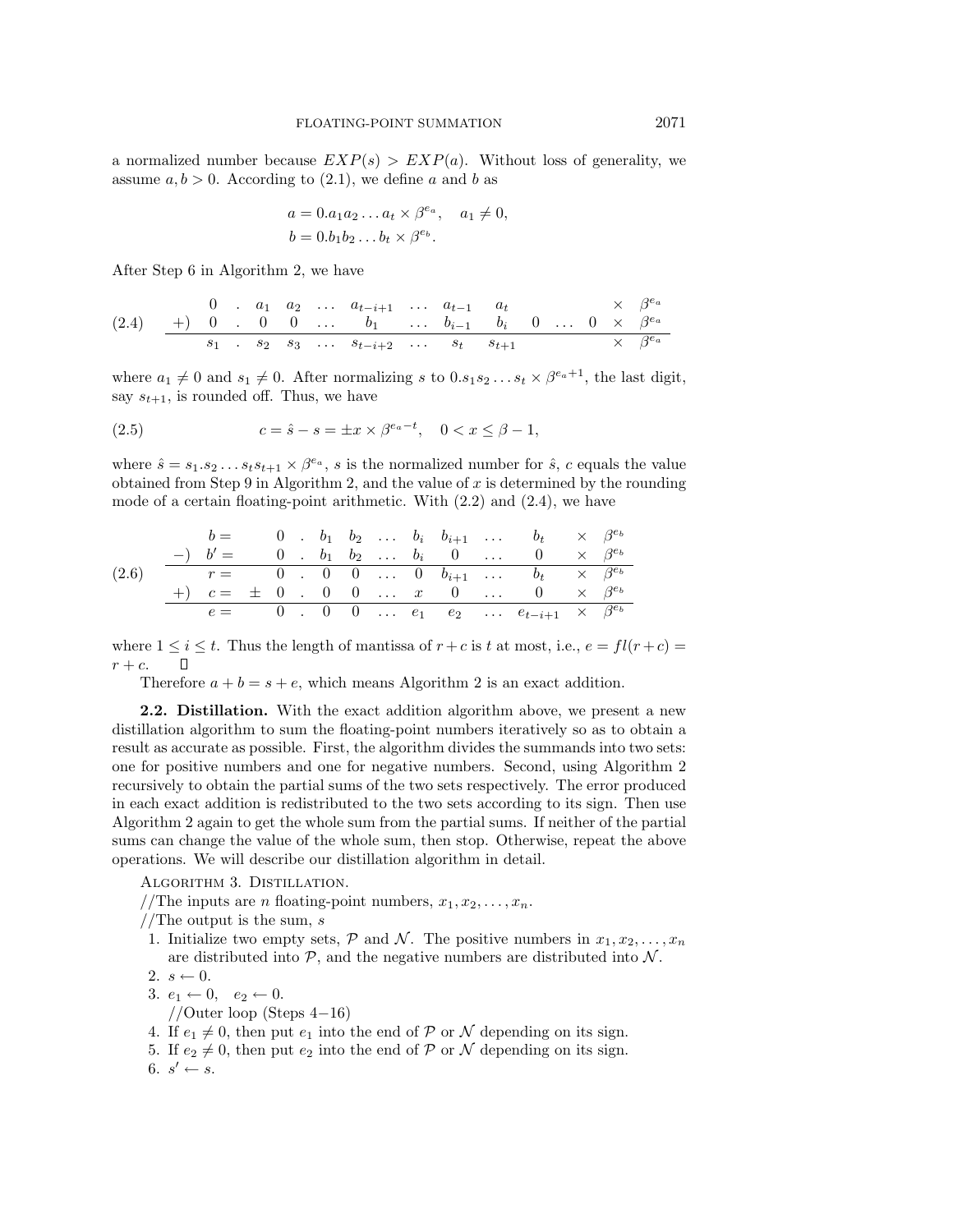- 7.  $n_1 \leftarrow$  (The current size of  $P$ ).
- 8.  $s_+ \leftarrow 0$ .
- 9. For  $i \leftarrow 1$  to  $n_1$  //Inner loop 1
	- (a) Remove the head number of  $P$ , say a.
	- (b)  $b \leftarrow s_+$ .
	- (c) Add a and b using Algorithm 2 to obtain e and the new  $s_{+}$ .
	- (d) If  $e \neq 0$ , then redistribute e to the end of P or N depending on its sign.
- 10. Add s and  $s_+$  using Algorithm 2 to obtain  $e_1$  and the new s.
- 11.  $s'' \leftarrow s$ .
- 12.  $n_2 \leftarrow$  (The current size of  $\mathcal{N}$ ).
- 13.  $s_$  ← 0.
- 14. For  $i \leftarrow 1$  to  $n_2$  //Inner loop 2
	- (a) Remove the head number of  $N$ , say a.
	- (b)  $b \leftarrow s_-.$
	- (c) Add a and b using Algorithm 2 to obtain e and the new  $s_$ .
	- (d) If  $e \neq 0$ , then redistribute e to the end of P or N depending on its sign.
- 15. Add *s* and *s*<sub>−</sub> using Algorithm 2 to obtain  $e_2$  and the new *s*.<br>16. If  $s \neq s'$  or  $s \neq s''$ , then go to Step 4. //Outer loop (Steps 4–16)
- 16. If  $s \neq s'$  or  $s \neq s''$ , then go to Step 4.
- 17.  $s \leftarrow fl(s + fl(e_1 + e_2)).$
- 18. End.

The algorithm cancels the significant digits between positive summands and negative summands by order of decreasing magnitude. So the algorithm can end in finite number of steps. Furthermore, the process of distillation does not discard any significant digit since the addition operation is exact. Therefore, the error is produced only in the last step.

**2.3. Error analysis.** When Algorithm 3 reaches Step 17 and before effectuating Step 17,  $e_1, e_2$ , and the sum of the remainder numbers in  $P$  and  $N$  may have significant digits relative to s. Thus the error of s, before Step 17 is carried out, is

(2.7) 
$$
|e_0| = \left| \sum_{i=1}^{n_+} p_i + \sum_{i=1}^{n_-} n_i + e_1 + e_2 \right|.
$$

To obtain the bound of the error, we analyze each term of (2.7). For Algorithm 2, we have

$$
(2.8) \t\t\t EXP(s_{ab}) \ge EXP(e) + t,
$$

where  $s_{ab}$  represents the s in Algorithm 2 to avoid confusion. After Algorithm 3 finishes Steps 9 and 14, all the numbers in  $P$  and  $\mathcal N$  are generated by Algorithm 2. Since  $|s_+|$  and  $|s_-|$  are increasing gradually, with (2.8), we have

(2.9) 
$$
\max ((EXP(s_{+}), EXP(s_{-}))) \geq EXP(x) + t, \quad x \in \mathcal{P} \cup \mathcal{N}.
$$

When  $s = s'$  and  $s = s''$  (see Step 16 in Algorithm 3), we have

$$
EXP(s) \geq EXP(s_{+}) + t,
$$
  
\n
$$
EXP(s) \geq EXP(s_{-}) + t.
$$

With (2.9), we have

$$
EXP(s) \geq EXP(x) + 2t, \quad x \in \mathcal{P} \cup \mathcal{N}.
$$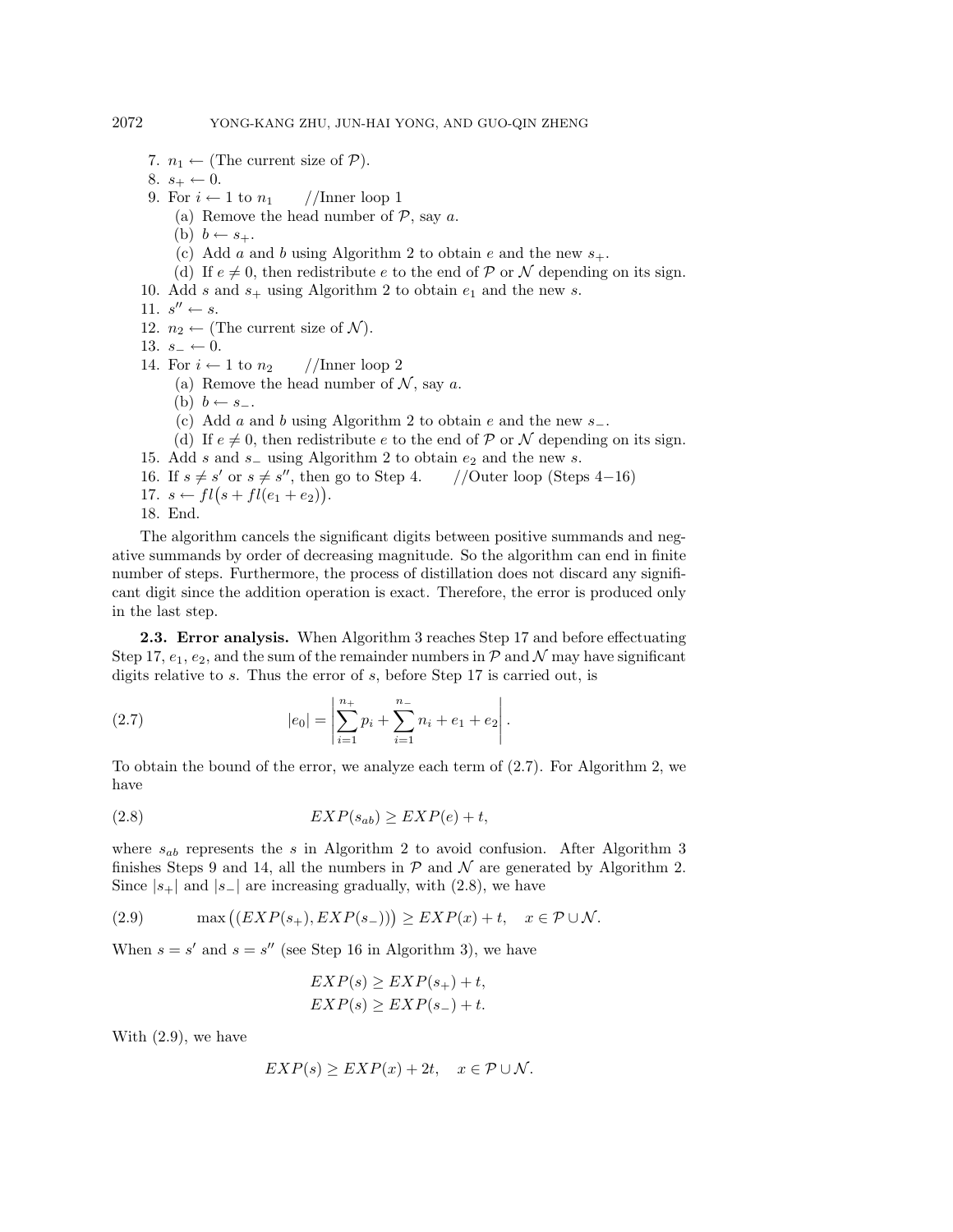According to (2.1), we obtain

 $\mathbf{I}$ 

$$
|x| = 0.x_1x_2...x_t \times \beta^{EXP(x)}
$$
  
\n
$$
\leq \beta^{EXP(x)}
$$
  
\n
$$
\leq \beta^{EXP(s)-2t}.
$$

Hence, we have

(2.10) 
$$
\left|\sum_{i=1}^{n_+} p_i\right| \leq |n_+ \cdot \max(p_i)| \leq n_+ \cdot \beta^{EXP(s)-2t}, \quad p_i \in \mathcal{P},
$$

and

(2.11) 
$$
\left|\sum_{j=1}^{n_{-}} n_{j}| \leq |n_{-} \cdot \min(n_{j})| \leq n_{-} \cdot \beta^{EXP(s)-2t}, \quad n_{j} \in \mathcal{N},
$$

where  $n_+$  and  $n_-$  represent the sizes of  $P$  and  $N$ , respectively. Thus,

(2.12) 
$$
|e'| = \left| \sum_{i=1}^{n_+} p_i + \sum_{j=1}^{n_-} n_j \right| \le \max(n_+, n_-) \cdot \beta^{EXP(s)-2t},
$$

where  $p_i \in \mathcal{P}$  and  $n_j \in \mathcal{N}$ . After  $f \leftarrow fl(s + fl(e_1 + e_2))$  (see Step 17 in Algorithm 3), we have

(2.13) 
$$
|e''| = |(s + e_1 + e_2) - fl(s + fl(e_1 + e_2))| \le 0.5 \quad \text{(ulp)},
$$

where we assume that the floating-point arithmetic  $fl(x \pm y)$  is correctly rounded (when the error is less than 0.5 ulp, the floating-point number is said to be correctly *rounded*) [11]. Therefore, according to  $(2.7)$ ,  $(2.12)$ , and  $(2.13)$ , the error bound for Algorithm 3 is

(2.14) 
$$
|e| \le |e'| + |e''|
$$

$$
\le \max(n_+, n_-) \cdot \beta^{EXP(s)-2t} + 0.5 \text{ ulp}
$$

$$
= \max(n_+, n_-) \cdot \beta^{-t} + 0.5 \text{ (ulps)}.
$$

And we can approximate the error bound as

$$
(2.15) \t\t |e| \le n\beta^{-t} + 0.5 \t (ulps).
$$

Therefore, when  $n\beta^{-t} \ll 1$ , the error bound is 0.5 ulp.

**3. Improvement.** From the above error analysis, we can estimate the upper (lower) limit of the next sum of  $P(N)$  according to the current value of  $s_{+}$  (s−). This gives us an inspiration to reduce the error bound of Algorithm 3.

When Steps 9 and 14 in Algorithm 3 are finished, we have (2.9). Thus, we can get the upper bound for the next  $|s_+ + s_-|$ , say  $|s'_+ + s'_-|$ . So, we have

$$
|s'_{+} + s'_{-}| = \left| \sum_{i=1}^{n_{+}} p_{i} + \sum_{j=1}^{n_{-}} n_{j} \right|
$$
  

$$
\leq \max \left( \left| \sum_{i=1}^{n_{+}} p_{i} \right|, \left| \sum_{j=1}^{n_{-}} n_{j} \right| \right)
$$
  

$$
\leq \max(|p_{i}|, |n_{j}|) \cdot \max(n_{+}, n_{-})
$$
  
(3.1)  

$$
\leq \beta^{\max((EXP(s_{+}), EXP(s_{-})) - t} \cdot \max(n_{+}, n_{-}),
$$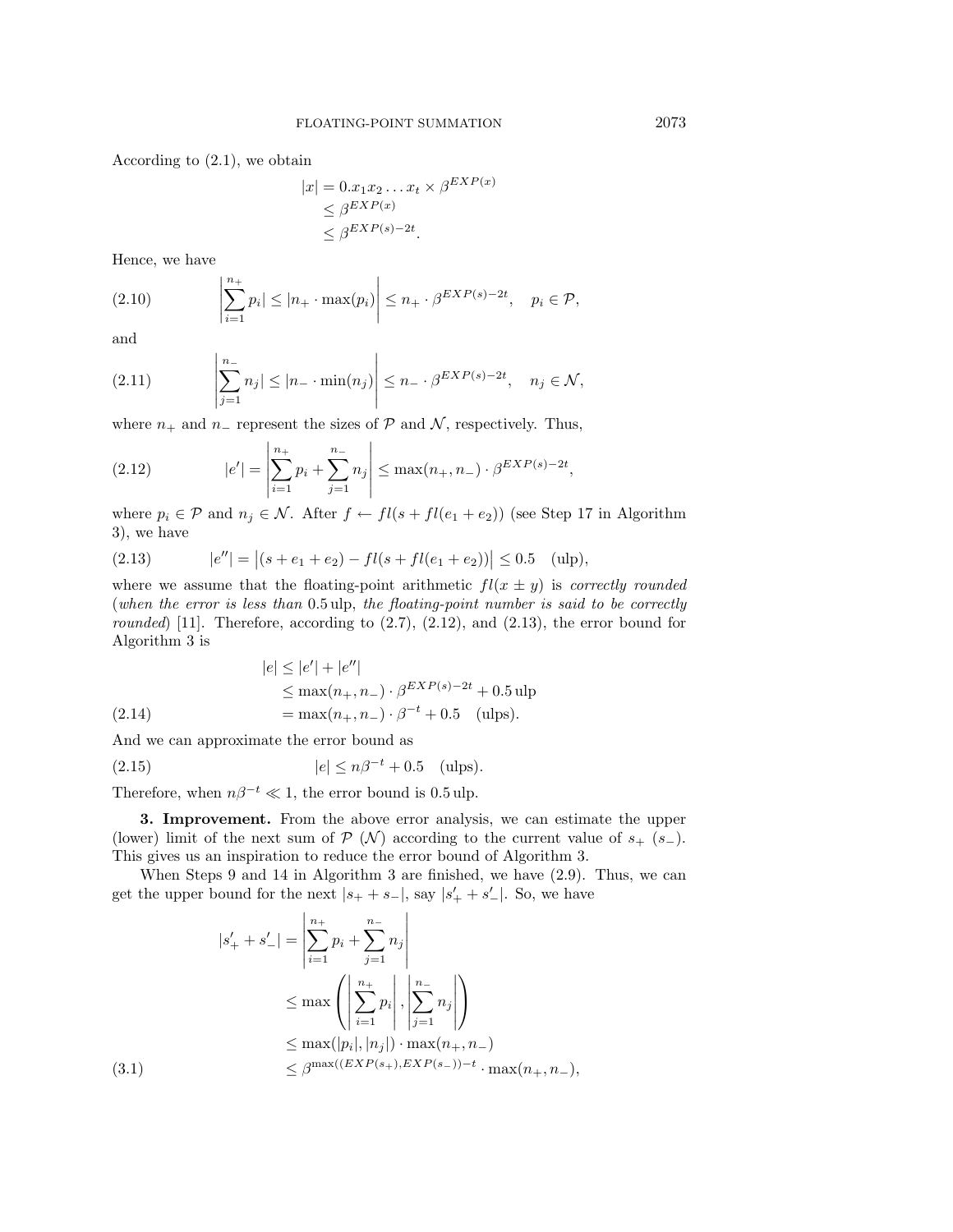where  $p_i \in \mathcal{P}$  and  $n_j \in \mathcal{N}$ . Then we modify Step 16 in Algorithm 3 to obtain Algorithm 4.

ALGORITHM 4. NEW DISTILLATION.

// Steps 1–15, 17, 18, which are the same ones as in Algorithm 3.

- 16'. (a)  $\hat{s} \leftarrow \beta^{\max((EXP(s_{+}),EXP(s_{-}))-t} \cdot \max(n_{+}, n_{-}).$ (b) If  $fl(s + \hat{s}) = s$ , then go to Step 17.
	- (c) Go to Step 4.  $//$ Outer loop (Steps 4-16')

So the new terminating condition is  $fl(s + \hat{s}) = s$ . Thus, we have

$$
|e'| = \left| \sum_{i=1}^{n_+} p_i + \sum_{j=1}^{n_-} n_j \right|
$$
  
\n
$$
\leq \hat{s}
$$
  
\n(3.2)  
\n
$$
\leq 0.5 \text{ ulp.}
$$

However, the final operation is unchanged, see Step 17 in Algorithm 3. Therefore, with  $(2.13)$ , we have

(3.3) 
$$
|e| \le |e'| + |e''| \le 1
$$
ulp.

Comparing with (2.15) we reduce the error bound to a constant. Thus, the sum produced by Algorithm 4 is more reliable than Algorithm 3 when  $n$  is extremely huge. Actually, the sum of remaining numbers in  $\mathcal P$  and  $\mathcal N$  is much less than the estimated value  $\hat{s}$  in most cases. We broaden the error bound to some extent in order to make it independent of n.

When adding two binary floating-point numbers, say a and b, if  $|a|\geq|b|$ , then the sum and error can be correctly obtained with

(3.4) 
$$
\hat{s} = fl(a+b), \quad \hat{e} = fl(fl(a-\hat{s})+b),
$$

proven by Dekker [4], Higham [10], and Knuth [14]. Here, only three flops (floatingpoint operations) are needed in one addition.

ALGORITHM 2'. BINARY EXACT ADDITION.

- $//$  The inputs are two arbitrary binary floating-point numbers,  $a$  and  $b$ .
- // The outputs are the sum s and the error e, where  $a + b = s + e$ .
- 1. If  $EXP(a) < EXP(b)$ , then swap a and b.
- 2.  $s \leftarrow fl(a+b)$ .
- 3.  $e \leftarrow fil(l(a s) + b).$

So, when algorithms are implemented with binary floating-point arithmetic, the following algorithm can be used instead of Algorithm 4.

Algorithm 5. New distillation (binary).

 $//$  This algorithm is the same as Algorithm 4 except:

- // changing "using Algorithm 2" in Steps 9(c), 10, 14(c), and 15
- // into "using Algorithm 2 ."

**4. Results.** The algorithms are implemented with Microsoft Visual C++ 6.0 on Pentium IV 1.7 GHz processor. The software environment is Windows 2000 Professional. The type of floating-point numbers used in our algorithms is *double* ( $\beta = 2$ ,  $t = 53$ , which conforms to IEEE 754 standard [2, 13]. So, Algorithm 5 can be used here. We test the accuracy of the algorithms by comparing the results with the value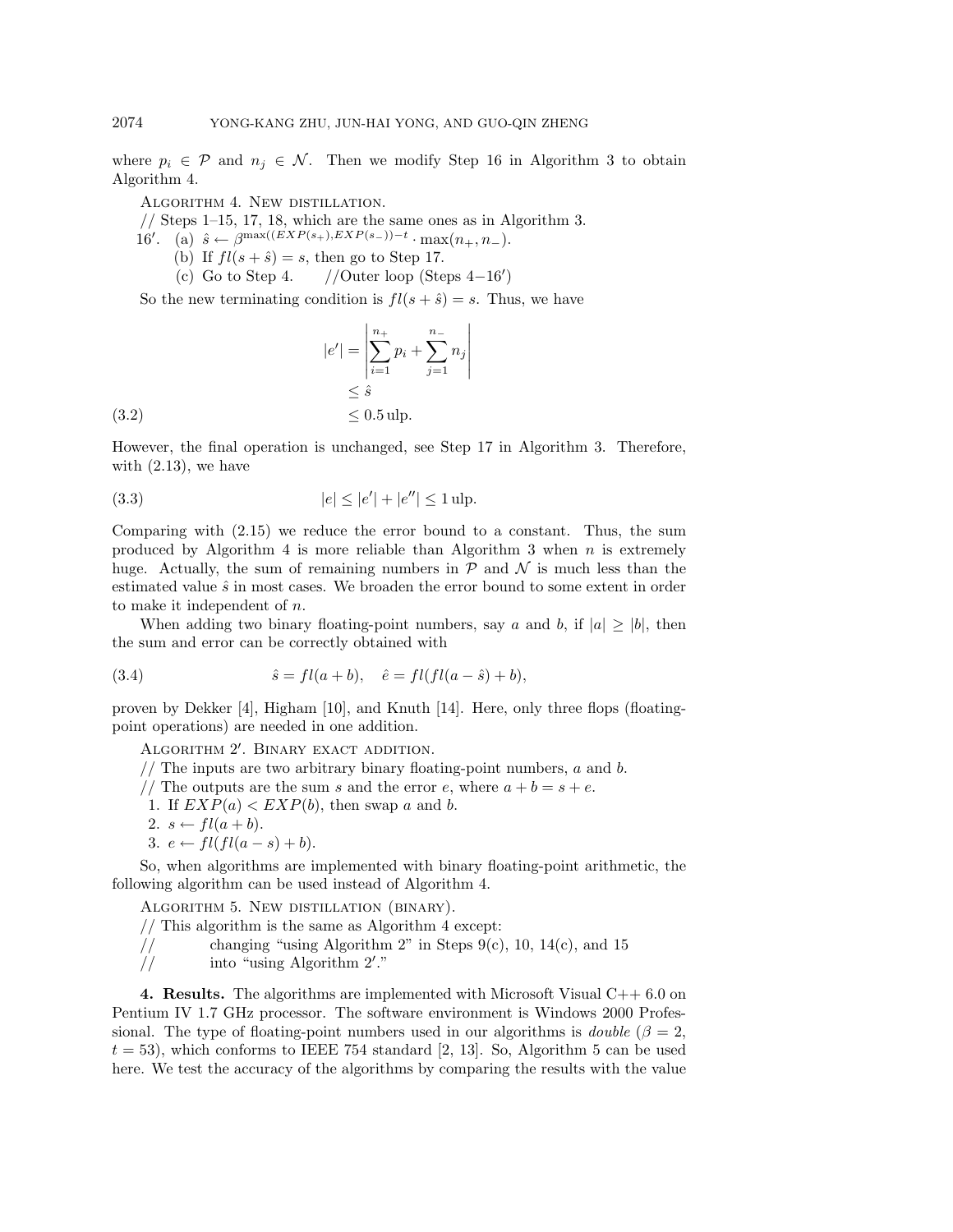| $ 00,  \Delta E  \leq 100.$<br>Summation |                                 | Well-conditioned data     |  |  |  |  |
|------------------------------------------|---------------------------------|---------------------------|--|--|--|--|
| methods                                  | Example 1<br>Example 2          |                           |  |  |  |  |
| Recursive [1]                            | 250                             | 291                       |  |  |  |  |
| Compensated [9]                          | 0                               | $\mathbf{0}$              |  |  |  |  |
| $iKBS$ [18]                              | 0                               | $\boldsymbol{0}$          |  |  |  |  |
| Modified deflation [1]                   | 0                               | $\mathbf{0}$              |  |  |  |  |
| Algorithm 3                              | 0                               | $\mathbf{0}$              |  |  |  |  |
| Algorithm 4                              | $\overline{0}$                  | $\mathbf{0}$              |  |  |  |  |
| Algorithm 5                              | $\Omega$                        | 0                         |  |  |  |  |
| Summation                                | Random data                     |                           |  |  |  |  |
| methods                                  | Example 1                       | Example 2                 |  |  |  |  |
| Recursive [1]                            | 990                             | 4,799                     |  |  |  |  |
| Compensated [9]                          | 2                               | $\overline{2}$            |  |  |  |  |
| iKBS [18]                                | 1                               | 1                         |  |  |  |  |
| Modified deflation [1]                   | 1                               | 1                         |  |  |  |  |
| Algorithm 3                              | 0                               | $\mathbf{0}$              |  |  |  |  |
| Algorithm 4                              | 0                               | $\mathbf{0}$              |  |  |  |  |
| Algorithm 5                              | 0                               | 0                         |  |  |  |  |
| Summation                                | The first ill-conditioned data  |                           |  |  |  |  |
| methods                                  | Example 1                       | Example 2                 |  |  |  |  |
| Recursive [1]                            | 148,784,046,618                 | 56, 355, 983, 702         |  |  |  |  |
| Compensated [9]                          | 875, 848, 218                   | 2,800,479,914             |  |  |  |  |
| $iKBS$ [18]                              | 97,220,890                      | 300,008,692               |  |  |  |  |
| Modified deflation [1]                   | 1                               | $\mathbf{0}$              |  |  |  |  |
| Algorithm 3                              | $\overline{0}$                  | $\mathbf{0}$              |  |  |  |  |
| Algorithm 4                              | $\overline{0}$                  | $\mathbf{0}$              |  |  |  |  |
| Algorithm 5                              | $\Omega$                        | 0                         |  |  |  |  |
| Summation                                | The second ill-conditioned data |                           |  |  |  |  |
| methods                                  | Example 1                       | Example 2                 |  |  |  |  |
| Recursive [1]                            | 1,061,818,183,723,985,500       | 1,877,614,346,812,393,000 |  |  |  |  |
| Compensated [9]                          | 112, 163, 757, 435, 528         | 136,635,642,414,552       |  |  |  |  |
| iKBS [18]                                | 34,374,137,666,768              | 6,369,588,672,926         |  |  |  |  |
| Modified deflation [1]                   | 0                               | 0                         |  |  |  |  |
| Algorithm 3                              | $\mathbf{0}$                    | $\mathbf{0}$              |  |  |  |  |
| Algorithm 4                              | $\mathbf{0}$                    | 0                         |  |  |  |  |
| Algorithm 5                              | $\Omega$                        | $\overline{0}$            |  |  |  |  |

TABLE  $4.1$ Relative errors (in ulps) produced by summation algorithms. Size of random data set  $N =$  $100,000, \, 1\Delta$ 

figured out by Java BigDecimal class. The way of comparison is that we save all the summands, generated by the randomizer, and the results, produced by a certain floating-point summation algorithm, to a data file, and then use a Java program to read the file and verify the accuracy of the result. And the running time of each algorithm is the average of 20 uniform tests.

The accuracy of seven methods is given in Table 4.1. Relative errors in Table 4.1 are computed as  $|s - s_i|/\text{ulp}(s_i)$ , where s is the result calculated by a certain method listed in the table, and  $s_i$  is the result produced by the infinite precision summation method. Four kinds of data sets used in our tests are well-conditioned data, random data, and two ill-conditioned data generated in different ways. The well-conditioned data are the data whose condition number R [10] is  $R = 1$ , and the ill-conditioned data are  $R \gg 1$ , where  $R = \sum_{i=1}^{n} |x_i|/|\sum_{i=1}^{n} x_i|$ . The first illconditioned data are generated as follows. First, we randomly generate one floatingpoint number, a. Second, let  $b = -a$  and randomly change the last 20 digits of b's mantissa. Then use the same method repeatedly until all summands are obtained.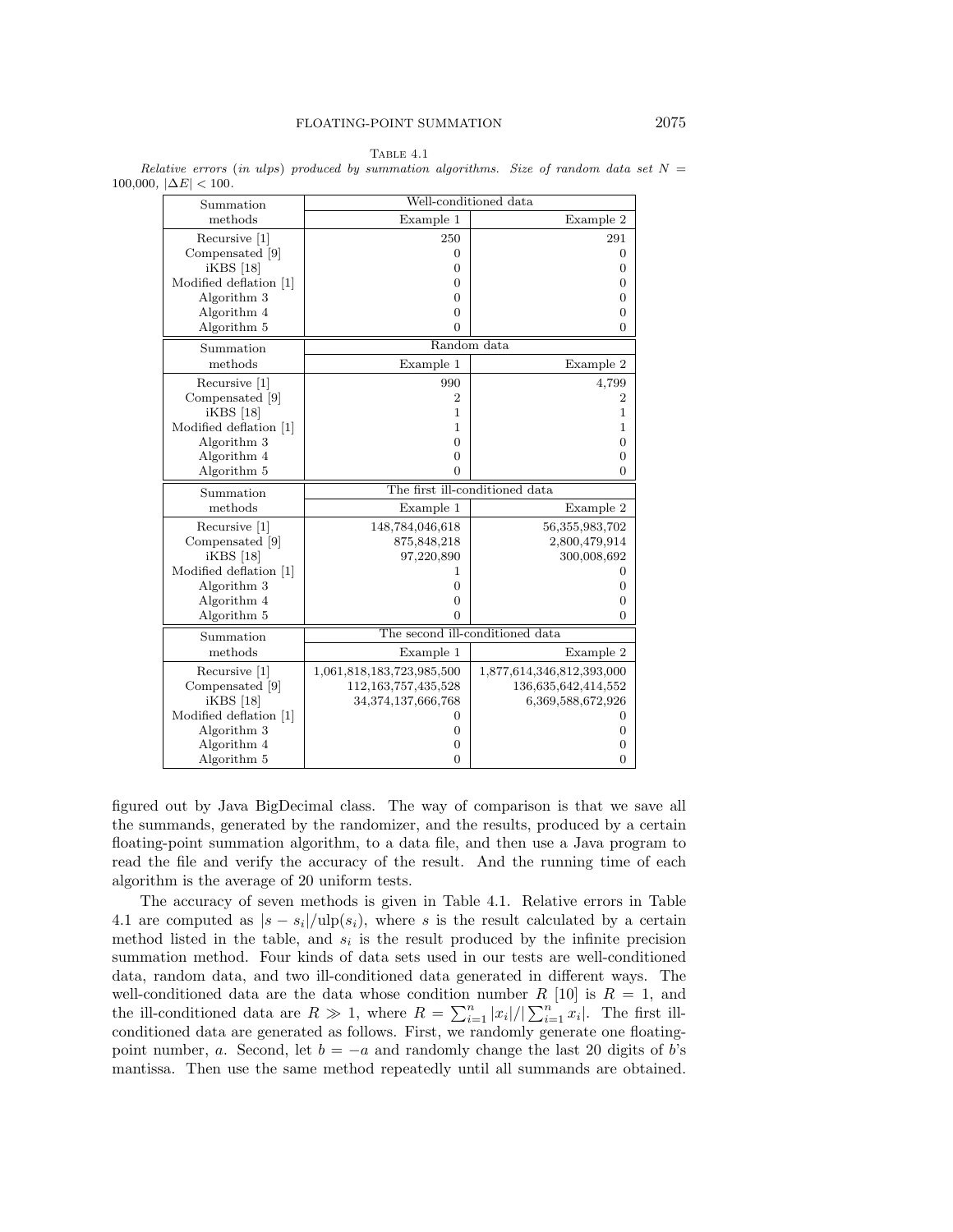| Data                | Well-conditioned data           |       |      |       |      |           |         |         |  |
|---------------------|---------------------------------|-------|------|-------|------|-----------|---------|---------|--|
| attributes          | Recu.                           | Comp. | iKBS | Incr. | M.D. | Algo. $3$ | Algo. 4 | Algo. 5 |  |
| $\Delta E$ < 1000   | 15                              | 38    | 278  | 3864  | 135  | 423       | 322     | 296     |  |
| $\Delta E$ <500     | 13                              | 36    | 280  | 3860  | 137  | 469       | 347     | 305     |  |
| $\Delta E$ <200     | 15                              | 38    | 282  | 3866  | 139  | 596       | 431     | 314     |  |
| $\Delta E$ <50      | 13                              | 34    | 284  | 3883  | 147  | 782       | 650     | 364     |  |
| $\Delta E=0$        | 15                              | 37    | 281  | 3771  | 140  | 667       | 664     | 297     |  |
| Data                | Random data                     |       |      |       |      |           |         |         |  |
| attributes          | Recu.                           | Comp. | iKBS | Incr. | M.D. | Algo. 3   | Algo. 4 | Algo. 5 |  |
| $ \Delta E $ < 1000 | 13                              | 40    | 291  | 3863  | 4923 | 446       | 341     | 309     |  |
| $\Delta E$ <500     | 12                              | 38    | 287  | 3863  | 3058 | 491       | 369     | 316     |  |
| $\Delta E$ <200     | 12                              | 37    | 281  | 3866  | 1630 | 626       | 449     | 337     |  |
| $ \Delta E $ $<$ 50 | 13                              | 36    | 300  | 3864  | 366  | 810       | 676     | 396     |  |
| $\Delta E=0$        | 11                              | 35    | 273  | 3777  | 161  | 695       | 695     | 332     |  |
| Data                | The first ill-conditioned data  |       |      |       |      |           |         |         |  |
| attributes          | Recu.                           | Comp. | iKBS | Incr. | M.D. | Algo. 3   | Algo. 4 | Algo. 5 |  |
| $\Delta E$ < 1000   | 13                              | 36    | 275  | 3851  | 5927 | 552       | 451     | 408     |  |
| $\Delta E$ <500     | 15                              | 35    | 278  | 3850  | 3694 | 601       | 490     | 410     |  |
| $\Delta E$ <200     | 16                              | 37    | 278  | 3844  | 1598 | 756       | 615     | 425     |  |
| $\Delta E$ <50      | 12                              | 39    | 279  | 3851  | 344  | 754       | 750     | 393     |  |
| $\Delta E=0$        | 13                              | 39    | 283  | 3781  | 160  | 652       | 651     | 315     |  |
| Data                | The second ill-conditioned data |       |      |       |      |           |         |         |  |
| attributes          | Recu.                           | Comp. | iKBS | Incr. | M.D. | Algo. 3   | Algo. 4 | Algo. 5 |  |
| $\Delta E$ < 1000   |                                 | 36    | 281  | 3694  | 444  | 753       | 747     | 374     |  |
|                     | 14                              |       |      |       |      |           |         |         |  |
| $\Delta E$ <500     | 14                              | 37    | 273  | 3595  | 441  | 757       | 744     | 436     |  |
| $\Delta E$ <200     | 14                              | 36    | 282  | 3728  | 408  | 765       | 748     | 403     |  |
| $ \Delta E $ $<$ 50 | 11                              | 39    | 286  | 3863  | 365  | 822       | 759     | 431     |  |

Table 4.2 Time costs (in milliseconds) of summation algorithms. Size of data set  $N = 2,000,000$ .

Recu. represents standard recursive summation [1].

Comp. represents compensated summation [9].

iKBS represents the improved Kahan–Babuska summation in Neumaier's paper [18].

Incr. represents increasing ordering of recursive summation [9].

M.D. represents the modified deflation algorithm [1].

Algos. 3−5 are Algorithms 3−5 presented in this paper.

The second ill-conditioned data are generated by the method mentioned in [1]: after randomly generating n floating-point numbers, the mean of the data (calculated using recursive summation) is subtracted from each datum.

The observation is that three methods (Algorithms 3−5) always generate results without any error. The biggest relative error produced by Anderson's modified deflation algorithm [1] is 1 ulp in our tests.

The running times of eight summation methods are compared in Table 4.2. Besides well-conditioned data, random data, and ill-conditioned data, five data attributes are considered. They are  $|\Delta E| < 1000$ ,  $|\Delta E| < 500$ ,  $|\Delta E| < 200$ ,  $|\Delta E| < 50$ , and E is a constant, where E is the exponent of a floating-point number and  $\Delta E$  is the exponent difference between two arbitrary summands. We must emphasize that when it is the second ill-conditioned data, the data attributes, listed in Table 4.2, are attributes of the original data used to generate the second ill-conditioned data.

Since the first four summation methods in Table 4.2 are independent of the data attributes, the time complexities of them are stable. On the contrary, Anderson's modified deflation method degenerates to compensated summation when the initial data are well-conditioned. So it performs well in such a condition. But when the data are the first ill-conditioned or random, the time it consumes increases considerably.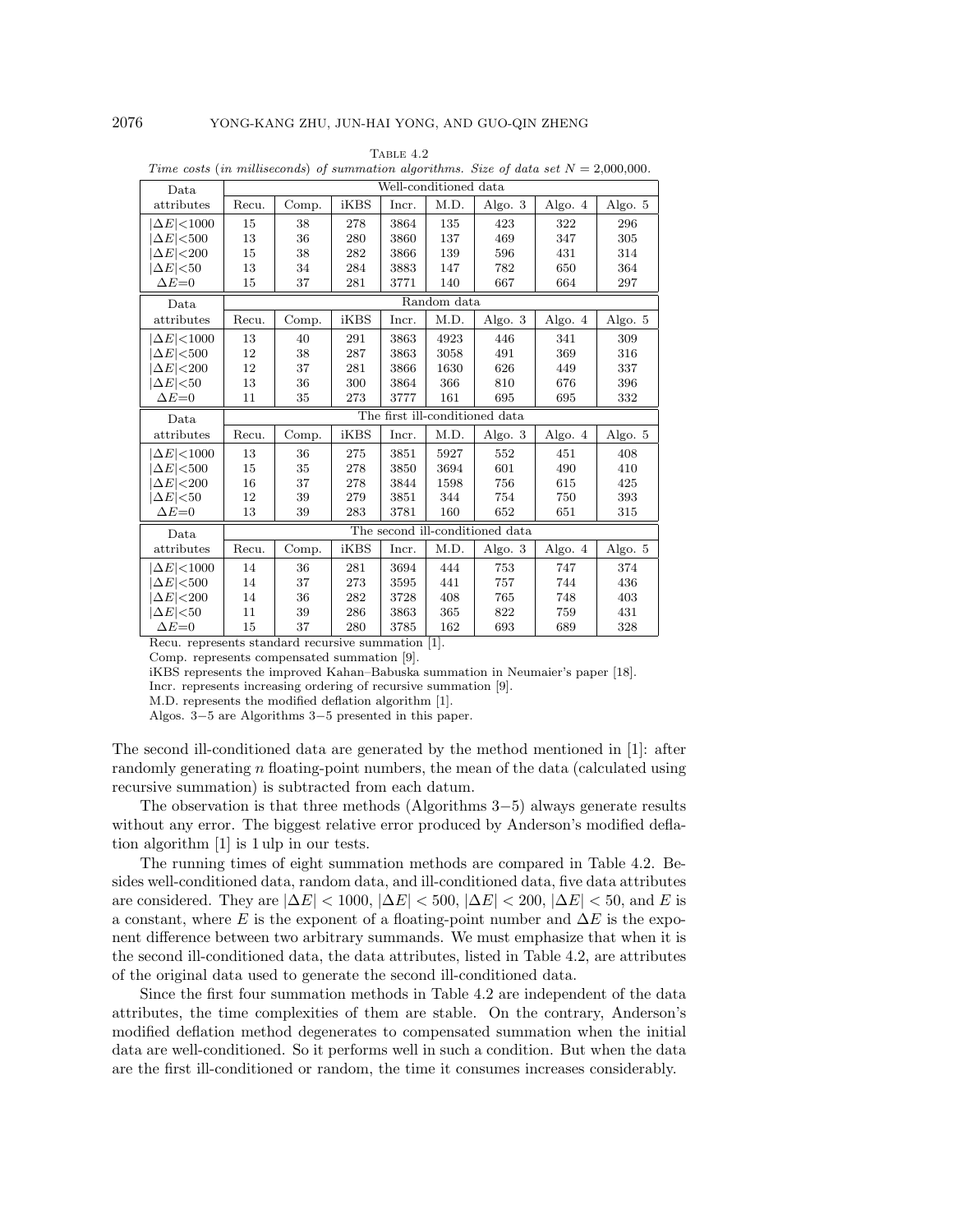It is noticeable that when the data are  $\Delta E = 0$  the modified deflation method performs very well, although the data set is not well-conditioned. The reason is that when two floating-point numbers, a and b, satisfy  $ab < 0$  and  $EXP(a) = EXP(b)$ , the error estimation for  $fl(a + b)$  is zero since neither a truncation error nor a carry error occurs under this condition. And the sum,  $\hat{s}_o = fl(a + b)$ , generated in the last deflation, is a multiple of  $\text{ulp}(a)$  or  $\text{ulp}(b)$ , and also a multiple of  $\text{ulp}(x)$ , where x is the new number to be deflated whose sign is opposite to  $\hat{s}_o$ . So, no error will be generated by all deflations. Thus, the main loop time of the algorithm is always one in this case.

Another observation is that the modified deflation method also works fast when the data are the second ill-conditioned data. We have tested the actual  $|\Delta E|$  of the second ill-conditioned data, not the  $|\Delta E|$  of the original data used to generate them. The result is that the actual  $|\Delta E|$  is one when E is a constant, and is about 15 in the other four cases. Thus, the reduction (see section 1.4) is hardly needed. Since after reduction the bigger number will be returned to the set of remaining summands, which will increase the size of data set and the main loop time, we can conclude that the modified deflation algorithm can work fast when the actual  $|\Delta E|$  is not very big. With  $|\Delta E|$  increasing gradually, it works slower (see Table 4.2) due to a big amount of reduction.

Algorithms 3−5 are more stable than the modified deflation algorithm (see Table 4.2). Algorithm 5 is faster than Algorithm 4 since Algorithm 2' is much more simple than Algorithm 2 when it is binary floating-point arithmetic. The longest running time of Algorithm 4 is less than one fourth that of the increasing ordering of recursive summation [9]. In most cases, Algorithms 4 and 5 can finish after two outer loops. We can make up the worst case of the original data as the form of

$$
(4.1) \t x_1, -x_1, x_2, -x_2, \ldots, x_l, -x_l, y_1, y_2, \ldots, y_m, \quad m \gg l,
$$

where

$$
fl(x_i + x_{i+1}) = x_i, \quad i = 1, 2, \dots, l-1
$$

and

$$
fl(x_l + y_j) = x_l, \quad j = 1, 2, \dots, m.
$$

In this case, Algorithm 4 needs at least  $l+1$  outer loops to obtain the result since many useless additions occur, that is, the partial sums are unchanged in most additions before all the  $x_i$  have been cancelled. What is more, the total number of summands decreases little after each outer loop. However, Algorithm 2 directly returns the sum and the error without implementing any floating-point arithmetic when the exponent difference between two summands is more than  $t$ , so Algorithm 4 can work fast as well. We let  $l = 30$  and  $l + m = 2,000,000$  in our numerical tests. The result is Algorithm 4 uses 32 outer loops to complete the summation. And the running time of it is about 4013 milliseconds, which is commensurate with that of increasing ordering of recursive summation [9] (see Table 4.2). Moreover, this case hardly occurs in practice.

**5. Conclusions.** We have presented a new distillation algorithm for floatingpoint summation, which is accurate and fast. Our algorithm iteratively manipulates the summands without discarding any significant digit until the partial sums cannot change the whole sum. The error bound of our new algorithm (Algorithm 4 or 5) is irrespective of  $n$  and less than 1 ulp. The running time is much shorter than increasing